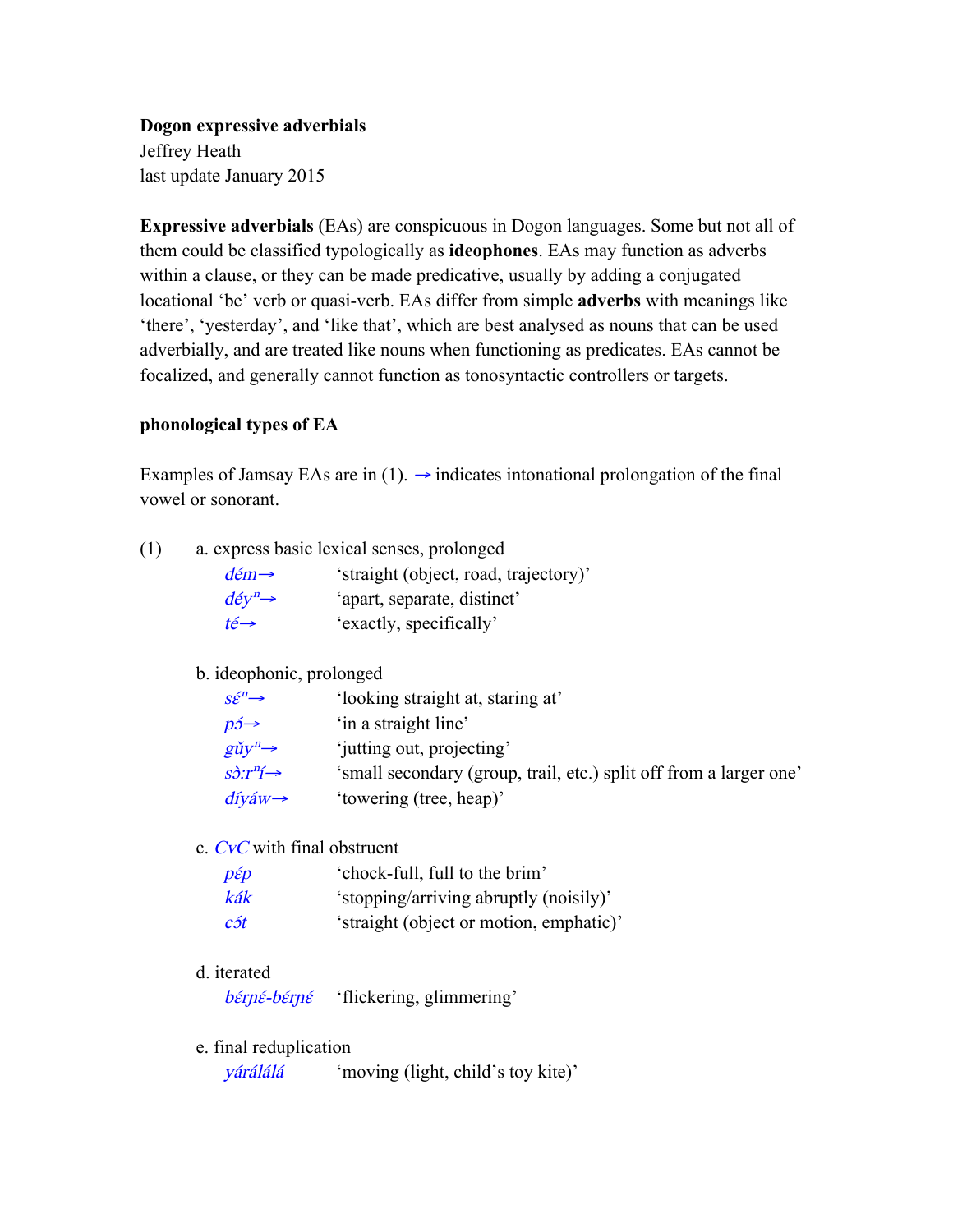f. adjectival intensifiers, iterated

| táw-táw | '(very) fast', cf. $\frac{1}{2}$ of hot; fast'                          |
|---------|-------------------------------------------------------------------------|
|         | <i>cétèrè-cétèrè</i> '(very) short, stunted', cf. $g\delta y^n$ 'short' |

EAs have phonological possibilities not allowed with nouns, adjectives, numerals, verbs, or ordinary adverbs. Intonational prolongation (more variable in duration than ordinary segmental length) is especially common. Iteration (full-stem reduplication) and final reduplication are also common; normally the EA does not correspond to any semantically related uniterated or unreduplicated stem. The interjection-like obstruent-final CvC type (1c) is also aberrant, since final obstruents do not occur in other stem-classes.

## **EAs as predicates**

In Jamsay and several other Dogon languages, EAs can be used as predicates by adding a conjugated auxiliary. **Stative** and **inchoative** predicates ('be EA' versus 'become EA') are distinguished. Both types have positive and negative versions.

## (2) Jamsay EA predicates

| a. stative positive<br>b. stative negative       | EA plus conjugated human $w\dot{\theta}$ or nonhuman $k\dot{\theta}$ 'be'<br>EA plus conjugated $w\lambda$ :-r or $k\lambda$ :-r $\lambda$ 'not be' |
|--------------------------------------------------|-----------------------------------------------------------------------------------------------------------------------------------------------------|
| c. inchoative positive<br>d. inchoative negative | EA plus conjugated $b\check{e}$ : (elsewhere 'remain')<br>EA plus conjugated negative form of $b\check{e}$ .                                        |

This set of frames distinguishes EAs from nouns and adjectives. Nouns are made into equational predicates ('it is N') using an 'it is' clitic that does not occur with EAs. Adjectives have the same stative positive predicative form as EAs, with conjugated  $\vec{w}$  or kɔ̀, but this is negated not by  $w\dot{\sigma}$ :-rɔ́ or kɔ̀:-rɔ́(2b), rather by a conjugated form of a stative negative suffix (or clitic)  $=$  lá. Both adjectives and nouns also have inchoative constructions not involving  $b\tilde{e}$ : as in (2c-d).

Rather, the predicative syntax of EAs shows that they belong syntactically with locational expressions such as PPs ('in the village') and ordinary spatial adverbs like 'there' when used as locationals ('be there').

#### **onomatopoeias**

EAs are not quite the same as onomatopoeias. The main difference is that EAs are usually stative, while onomatopoeias are not. Jamsay onomatopoeias are made predicative by adding a conjugated form of kár<sup>n</sup>á 'do', as in kègérèw-kègérèw kán-tì 'he/she/it made a